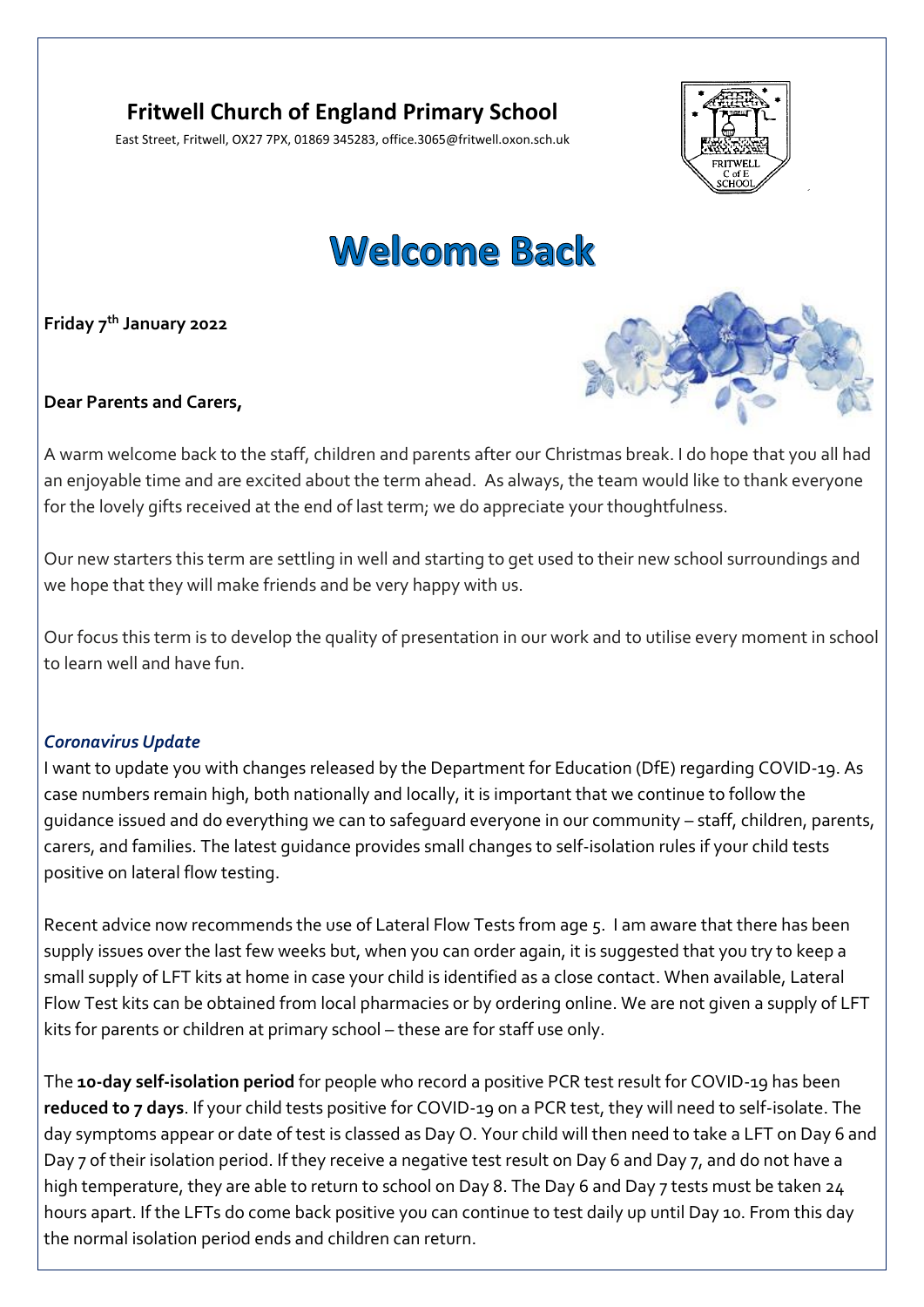#### *Coronavirus Update (continued)*

If your child is identified as a **close contact** of someone who has tested positive for COVID-19 they will need to take a LFT every day for 7 days. They can continue to attend school as normal unless they receive a positive test result or develop COVID-19 symptoms. At this point, if they have a positive LFT result or develop COVID-19 symptoms they will need to take a PCR test, and self-isolate until they receive a negative result. A **close contact** is defined as anyone who lives in the same household as another person who has COVID-19 symptoms or has tested positive for COVID-19. We would ask that any children who this applies to complete the 7 days of Lateral Flow Testing. NHS Test and Trace continue to carry out contact tracing, although in exceptional circumstances school may be asked to assist. This also applies to children under 5, with LFT testing at parental or guardian discretion.

**However, please note that from 11th January there is new guidance; asymptomatic people (those showing no symptoms) who test positive for COVID-19 on a Lateral Flow Test no longer need to get a confirmatory PCR test.** Their isolation period, as explained above, can start immediately following their positive LFT result. These individuals should still report their test results on the Government website.

**Lateral Flow Tests should only be taken by people who do not have coronavirus symptoms.** Anyone who develops symptoms should isolate and take a PCR test. They must self-isolate if they get a positive PCR test result, even if they have had a recent negative LFT – these rules have not changed.

*This is a temporary measure while coronavirus rates remain high across the UK.* 

Just like the Government, our priority is keeping school open and operating as normal. We will continue to do everything we can and with your support ensure this is possible. If you would like to read further please go to the following<https://www.gov.uk/coronavirus>

# *MP Victoria Prentis Visit*

This afternoon we had a visit from our local MP, Victoria Prentis. It was good to talk to her about the current challenges and issues within the education sector and the impact of COVID.

Kind regards,

**Jon Hart** *Headteacher*

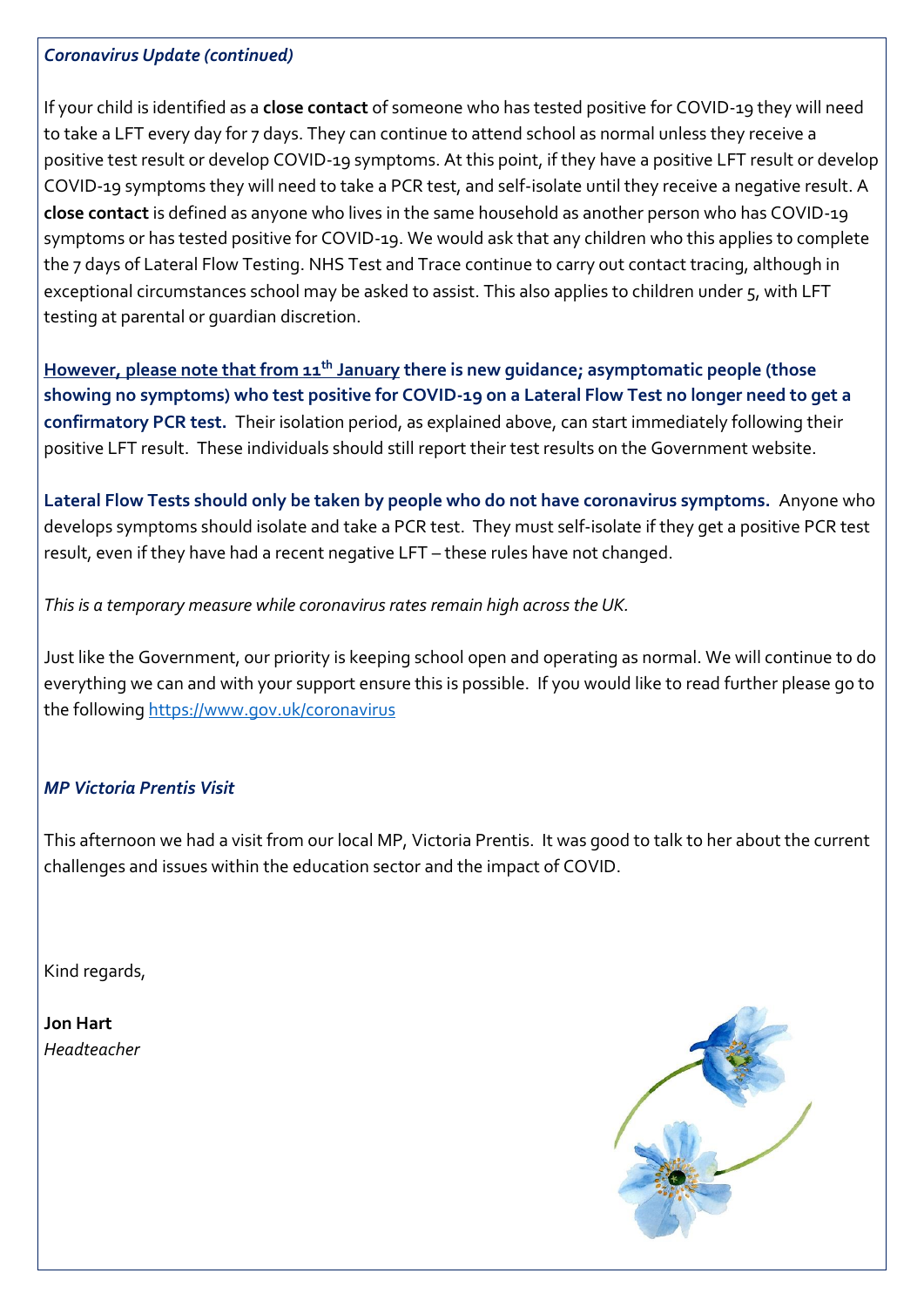# *After School Clubs*

We are pleased to offer several clubs this term, as follows :

| Tuesdays   | $3.3$ opm to $4.3$ opm | <b>Football Club (Adam Bradley)</b> | Years $2 - 6$ |
|------------|------------------------|-------------------------------------|---------------|
| Wednesdays | 3.30pm to 4.15pm       | <b>Sewing Circle</b>                | Years $4 - 6$ |
| Thursdays  | 3.15pm to 4.15pm       | <b>MultiSports Club (Premier)</b>   | Years $1 - 3$ |
| Thursdays  | 3.30pm to 4.30pm       | <b>Girls' Football Club</b>         | Years $4 - 6$ |

There are still places available on the MultiSports Club; please go online to book with Premier. If you need the link again please contact Julie in the office.

Please also let Julie know by Monday whether your child would like to join the Sewing Circle or the Girls' Football Club.

## *New Reading Books for Minnows, Sticklebacks and Seahorses*

You will have already received an email about our Read Write Inc. 'Book Bag Books' for those children taking phonics lessons. These books are matched to the phonics being learnt and are specially designed to support reading at home. Please do read the attachment to the email so that you are aware of this new approach to learning and will know about it prior to the online workshop.

#### *Dates for your Diary*

| Tuesdays $-$ 3.30 to 4.30pm              | Football Club (Adam Bradley)  | Years $2 - 6$ |
|------------------------------------------|-------------------------------|---------------|
| Wednesdays $-$ 3.30 to 4.15pm            | Sewing Circle Club            | Years $4 - 6$ |
| Thursdays $-$ 3.30 to 4.15pm             | MultiSports Club (Premier)    | Years $1 - 3$ |
| Thursdays $-$ 3.30 to 4.30pm             | Girls' Football Club          | Years $4 - 6$ |
| $Friday - 1.0opm$                        | Stingrays - Swimming          |               |
| $Friday - 1.15pm$                        | Sharks - Forest School        |               |
| Tuesday 8 <sup>th</sup> February         | Vision Screening in Reception |               |
| Mon 21st to Thurs 24 <sup>th</sup> March | Year 5 Bikeability Training   |               |

*Wednesday 23<sup>rd</sup> March* NCMP Weights & Heights – Reception and Year 6